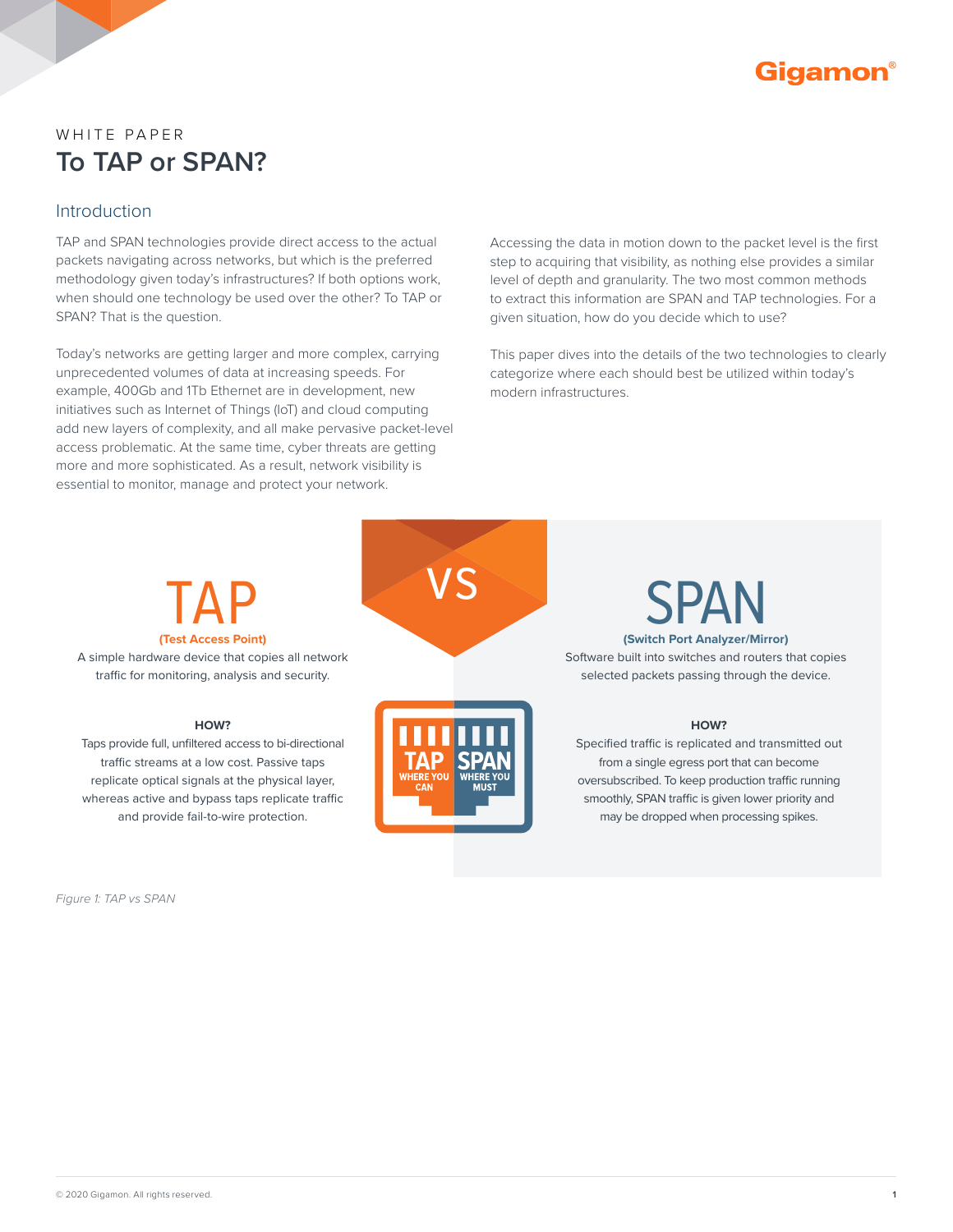#### Basic TAP and SPAN Technologies

A network TAP (Test Access Point) is a simple device that connects directly to the cabling infrastructure. Instead of two switches or routers connecting directly to each other, the network TAP sits between the two devices and all data flows through the TAP. Using an internal splitter, the TAP creates a copy of the data for monitoring while the original data continues unimpeded through the network.

Data from a network is transmitted (Tx) from device A to be received (Rx) by device B. At the same time data can travel in the reverse direction where device B transmits data to device A. Most TAPs separately copy the transmit signals from A and B and send them to separate monitoring ports (TxA and TxB).



*Figure 2: TAP flow diagram*

This ensures every packet of any size will be copied. This technique also eliminates any chance of oversubscription. Once the data is TAPed, the duplicate copy can be used for any sort of monitoring, security or analytical use. Thus TAPs are a key component of any visibility system.

It should be noted that inserting a TAP into an existing network link requires a brief cable disconnect, so TAPs are typically installed during a maintenance window.

A SPAN port (sometimes called a mirror port) is a software feature built into a switch or router that creates a copy of selected packets passing through the device and sends them to a designated SPAN port. Using software, the administrator can easily configure or change what data is to be monitored.

Since the primary purpose of a switch or router is to forward production packets, SPAN data is given a lower priority on the device. The SPAN also uses a single egress port to aggregate multiple links, so it is easily oversubscribed.

Both of these situations can lead to dropped packets. SPANs were never intended for long-term monitoring. Rather, they work best for ad hoc monitoring of low volumes of data in locations where TAPs have not been installed. SPANs still represent the only means for accessing some types of data, such as data crossing port-to-port on the same switch.

#### A Historical Perspective

In the early days of networking, networks were slow and it was easy to capture packets. Networks ran 10Mb Ethernet using coaxial cable and shared media hubs to move data. Since every port on a hub contained all the data within the domain, a protocol analyzer could be placed on any data port on the hub to see everything coming or going from any other local device.

As LANs and WANs expanded and began to experience greater use, there were scaling challenges and serious security concerns. In 1995, the IEEE standardized Fast Ethernet, and the era of switches began. Switching technology forwards data to ports where specific addresses reside instead of having stations receive all data while looking for their own address. Switch scalability is much more robust, and use of the internet exploded around the same time they appeared.

However, since switches forward packets only to the appropriate port, easy access to all data was lost and network TAPs became the de facto standard to see all data crossing specific links. This led to a public outcry from network administrators. The major switch and router manufacturers (such as Cisco) ultimately responded by adding software within their devices to mirror data to SPAN monitoring ports. Since this feature was only intended for occasional troubleshooting, and its implementation impacted switch performance, vendors had to prioritize production data over mirrored packets.

For years TAP and SPAN technologies competed head-to-head with each other. Network professionals took sides based on a variety of networking and security perspectives that morphed into religious-like zeal. Some shops would exclusively deploy TAPs; while others would ban them outright within their infrastructure.

As networks evolved from 10Mb to 10Gb speeds, another shift took place. SPAN ports frequently became overwhelmed due to the sheer volume of data. Vendors clearly documented that SPAN ports were for low-volume data only and could negatively impact production traffic if improperly configured. Some highspeed switches were designed without SPAN capabilities while others openly discouraged its use. At 10Gb some vendors even implemented rate limiting on the SPAN output port as a default setting to reduce adverse effects. For this reason, TAPs re-emerged as the preferred access technology for contemporary networks.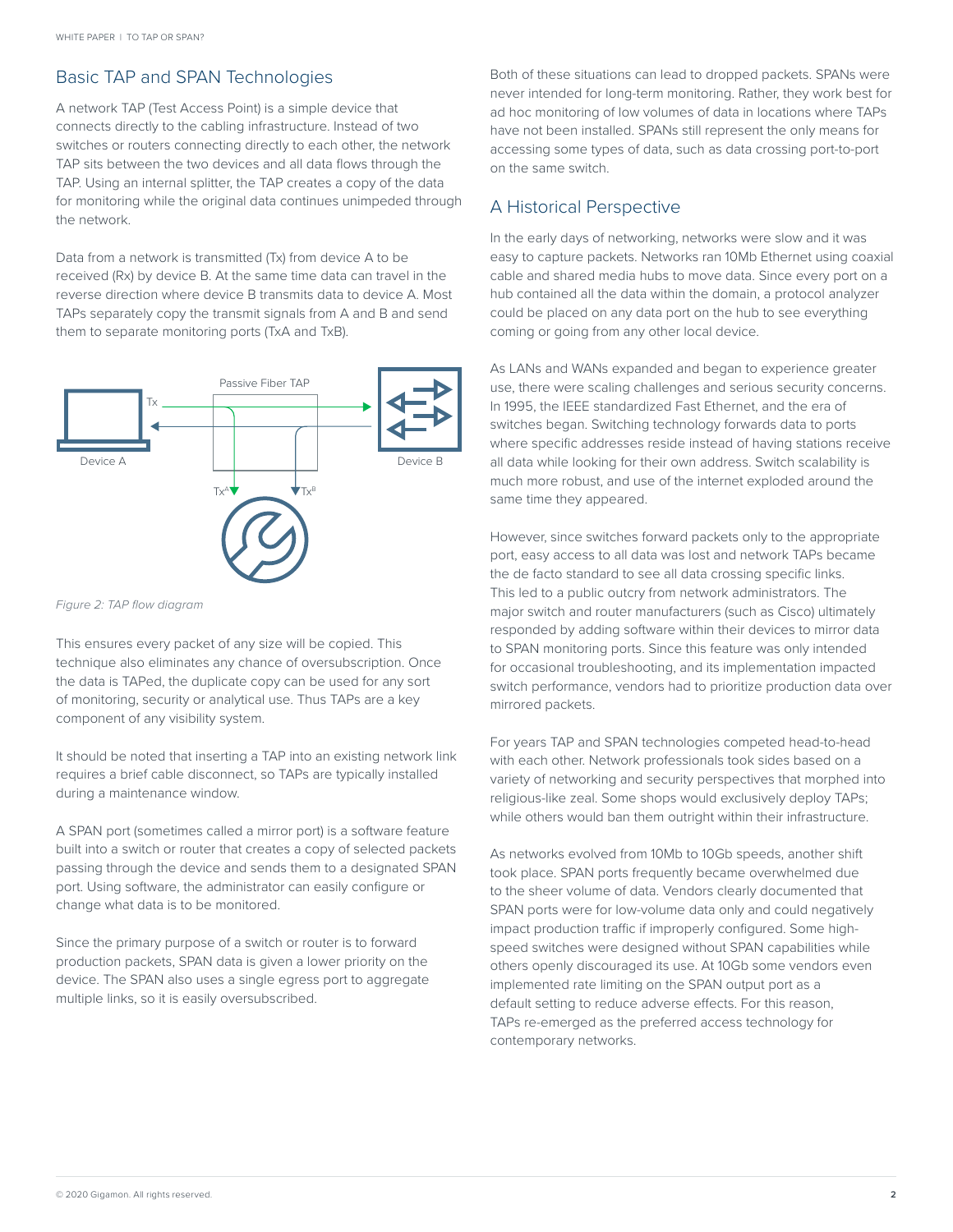## Why are Network TAPs Preferred Over SPAN ports?

In modern networks a TAP tends to be preferred over a SPAN port for a variety of reasons. Passive TAPs are unpowered and run for years without failure. Their hardware design eliminates oversubscription while capturing every packet, in perfect order. Although SPAN ports work fine at low utilization levels, both transmitted (Tx) and received (Rx) data streams are forwarded to a single SPAN output port.



*Figure 3: Why SPAN ports are easily oversubscribed*

That means a single switch port running bidirectional traffic at 60 percent utilization would send data to the SPAN port at 120 percent. Since an Ethernet port can never go beyond 100 percent, at least 20 percent of the data would be immediately dropped. If a dozen or so similar ports are aggregated to a single SPAN port, only a fraction of the data would ever get through to the monitoring tools.

The following customer-generated graph depicts a real network at the point where ExtraHop's source was converted from SPAN to TAP. Upon making the change there is an immediate spike in data. Bear in mind the same data was being collected both before and after the conversion, but the original SPAN configuration was clearly oversubscribed and dropping packets.



*Figure 4: Conversion from SPAN to TAP*

Other reasons explain why TAPs are preferred over SPAN ports. Because switches queue SPAN data as a low priority, in addition to dropping data, it is possible for packets to arrive at the monitoring tool out of order or to have latency variations so that SPAN data is delivered sooner or later than production data. This never happens with a TAP as every packet is forwarded in exact order at line rate.

#### **To summarize, here are the top 10 reasons why network TAPs are preferred over SPAN ports:**

- 1. TAPs create an exact copy of the bi-directional network traffic at full line rate, providing full fidelity for network monitoring, analytics and security.
- 2. Passive TAPs provide continuous access to traffic and require no user intervention or configuration once installed — a true set and forget solution.
- 3. SPAN ports are easily oversubscribed resulting in dropped packets leading to unsatisfactory or inconsistent results for monitoring and security purposes.
- 4. SPAN traffic has the lowest priority when it comes to forwarding and may not achieve full line rate. In some situations, low priority can cause packet drop even on a SPAN port operating at single digit utilization.
- 5. The SPAN application can have a negative performance impact on the switch itself, sometimes affecting network traffic.
- 6. Because SPAN traffic is easily reconfigured, SPAN output can change from day to day or hour to hour - resulting in inconsistent reporting.
- 7. Legal regulations or corporate compliance sometime mandate that all traffic for a particular segment be monitored. This can only be guaranteed with a TAP.
- 8. Incorrectly configured SPAN ports have been known to impact network performance, or even cause network outages.
- 9. SPAN ports are limited in number compared to the number of ports that may require monitoring, and they consume ports that could otherwise be carrying production traffic.
- 10. TAPs do not care what protocol is carried in the traffic or if it is IPv4 or IPv6. All traffic is passed through a passive TAP, including packets with errors. Active TAPs typically block errors but forward everything else.